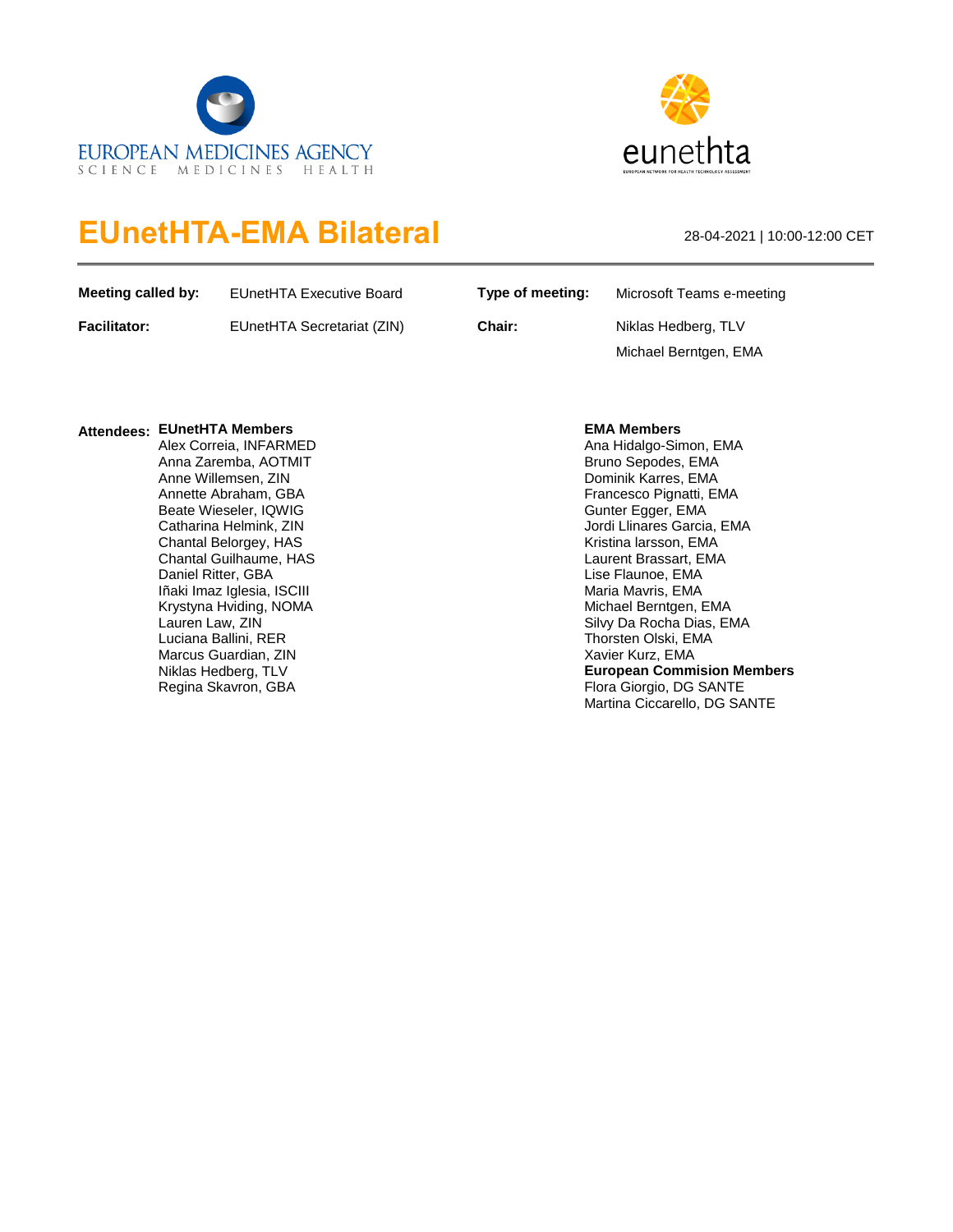## **Minutes**

| Agenda item #1 | Introduction to the day and adoption of the draft agenda | <b>Presenter:</b> | Niklas Hedberg and Michael |
|----------------|----------------------------------------------------------|-------------------|----------------------------|
|                |                                                          |                   | <b>Berntgen</b>            |

#### **Discussion:**

The meeting is opened by a welcome by co-chairs, Niklas Hedberg and Michael Berntgen. Both praised the very open and fruitful collaboration, as both partners have been able to exchange perspectives and collaborate on a number of topics of mutual interest. This meeting will be the concluding EMA-EUnetHTA bilateral under the current framework, since the collaboration originally started in 2010. These meetings have built up mutual trust and understanding in each other's work, which will lay foundation for future work.

The draft agenda was adapted for timings, so those who are presenters can join.

| Agenda item #2 | Conclusion of the EMA/EUnetHTA work plan 2017–2021 | <b>Presenter:</b> | Various |
|----------------|----------------------------------------------------|-------------------|---------|
|----------------|----------------------------------------------------|-------------------|---------|

#### **Discussion:**

For each of the following topics, please refer to the EMA-EUnetHTA Technical Reporting of the joint Work Plan 2017-2021.

- a) Early Dialogue / Scientific Advice | Thorsten Olski
- b) Late dialogues/ peri-licensing advice | Thorsten Olski, Xavier Kurz
- c) Information exchange between regulators and HTA bodies | Michael Berntgen
- d) Methodologies to identify the treatment eligible population | Laurent Brassart, Dominik Karres
- e) Significant benefit vs. added therapeutic value for orphan medicines | Kristina Larsson
- f) Patient and clinical engagement | Maria Mavris
- g) Shared understanding of methodological approaches for design, analysis and interpretation of clinical trials and observational studies | Beate Wieseler
- h) Population-specific or Intervention-specific areas | Gunter Egger, Beate Wieseler, Ana Hidalgo Simon
- i) Unmet medical need (UMN) and therapeutic innovation for priority setting | Jordi Llinares Garcia, Michael Berntgen

**Agenda item #3** Update from DG SANTE on activities related to the EMA/EUnetHTA collaboration **Presenter:** Flora Giorgio

#### **Discussion:**

The European Commission provided an update on the proposal for the HTA regulation that is being discussed in trilogues with the co-legislators since end of April 2021. The Commission also mentioned that the EMA-EUnetHTA work plan and collaboration were essential to provide information and the technical basis for the future HTA regulation. The work plan has provided input to the new framework of EU cooperation on HTA. Co-legislators are currently agreeing on provisions related to the implementing powers of the Commission, allowing it to adopt an implementing act to set up procedural rules for the exchange of information between EMA and the future Coordination Group of HTA. The future regulation will provide the legal basis for a sustainable cooperation between regulators and HTAs at European level.

| Agenda item #4 | Next steps – technical reporting | <b>Presenter:</b> | Michael Berntgen, Anne |
|----------------|----------------------------------|-------------------|------------------------|
|                |                                  |                   | Willemsen              |

#### **Discussion:**

To conclude the EMA-EUnetHTA collaboration as laid-out in the joint work plan 2017-2021, a Technical Report is being developed. The updates as given in this meeting will be reflected in the Technical Report and will be shared with EMA and EUnetHTA for final review

#### **Action:**

Finalize the Technical Report of the 2017-2021 EMA-EUnetHTA work plan.

| Agenda item #5 | Concluding activities of EUnetHTA JA3 | <b>Presenter:</b> | Marcus Guardian |  |
|----------------|---------------------------------------|-------------------|-----------------|--|
|----------------|---------------------------------------|-------------------|-----------------|--|

#### **Discussion:**

The EUnetHTA Secretariat echoed the appreciation and thanks for the fruitful collaboration between EUnetHTA and EMA over the last decade.

EUnetHTA JA3 will conclude by end of May 2021, and all its deliverables will have been achieved. The EUnetHTA HTA White Paper being one of the key deliverables. EUnetHTA now tries to envision the work of the HTA collaboration in the interims